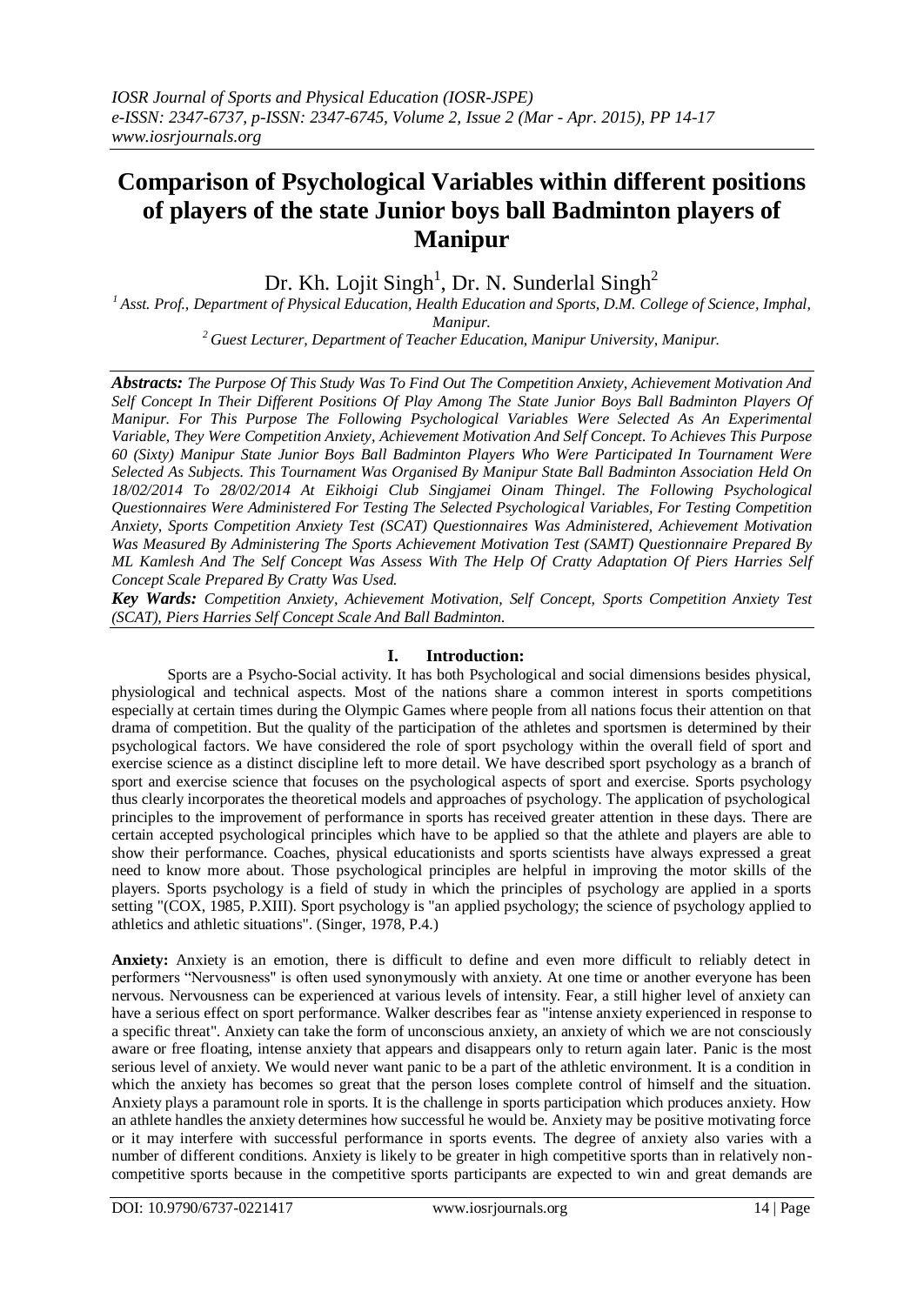made upon them to succeed. Tultko suggested that the athlete, who could maintain a moderate level of anxiety, would be the most efficient performer.

**Achievement Motivation:** Motivation is used in Industry to increase worker productivity. Parents use motivation to persuade their children to eat their vegetables or clean their rooms. Businesses use motivational technique to convince consumers to buy their products. The role of motivation in the educational process is also widely recognised. Motivation is essential to the learning process. The old age "You can lead a horse to water, but you can't make him drink" is an excellent way to describe the function of motivation in learning. Motivation is necessary for successful performance.Sports psychology has provided little information about how competitiveness develops and how it affects sports participants. However we do know more about the closely related construct of Achievement motivation. Competitiveness is a sport specific form of achievement motivation and sport psychologists generally agree that competitiveness develops form achievement motivation. Achievement motivation has a rich research tradition that provides ingests appli cable to sport. Competition is the most common achievement situation in sport, but achievement also occurs in non -competitive situation when individuals compare their performances to personal standards. One of the prominent features of sport is the variation in individuals' achievement behaviors. Some participants chose challenging tasks, exert appropriate effort while striving for success and persist through the adversity of learning new spot skills. Others in contrast select less optimally challenging goals. Exhibit minimal effort and lack the persistence behaviors that would result in reaching maximal performance potential.

**Self Concept:** A major part of an individual can often be inferred from how that person behaves toward oneself. Consistent patterns of self deprecation or self aggrandizement are readily apparent even to casual observers. How people perceive, evaluate and behave toward themselves is related to self concept. In general self concept is derived from self perceptions in all major categories which in turn are influenced by important subcomponent. Self concept depends increasingly on specific situations and becomes less stable. Change in general self concept would require many situational experiences that are inconsistent with one's general self concept. Yet another important characteristic of self-concept is its evaluative character. People judge themselves against absolute standards such as an Olympic champion who has a seemingly perfect figure, and relative standards such as peers. People also judge themselves with respect to perceived evaluations of significant others. "Rosenbery describes the self concept as the totality of the individuals thought and feeling with referees to himself as objects". Self concept refers to those aspects of perceptual field to which we refer when we say "I" or "me" that is organisation of perceptions about self and represents who one is.

## **II. Methodology:**

The present study deals with the different positions of the players' front ward position, middle position and back ward position regarding the different psychological variables sports competition anxiety, achievement motivation and self concept level among the State Junior Boys Ball Badminton players of Manipur. The Tournament was held on 18-02-2014 to 28-02-2014 at Eikhoigee Club Singjamei Oinam Thingel, Imphal Organised by Manipur State Ball Badminton Association. 60 players were selected for the date collection those who are participated in the tournament, with help of reasonable questionnaires of sports competition anxiety test prepare,(by Rainer martens and achievement motivation questionnaires prepared by M.L. Kamlesh and Cratty adaptation of piers-Harries self concept scale prepared by Cratty was used.

For the analysis one way analysis of variance for different variables Competition Anxiety, Achievement Motivation and self Concept, were separately determine the difference, if any among the groups (Front, Centre and Back players). "F" ratio was used for comparison three different groups to see the significant level at .05.

## **III. Results:**

The mode of analysis of data on the selected Psychological variables and different position of play among Front, Centre and Back of Manipur State Junior Boys Ball Badminton players has been explained below. **COMPETITION ANXIETY:** Mean and Standard deviation of Competition Anxiety among the different positioned such as Front, Centre and Back of Manipur State Junior Boys Ball Badminton players have been presented below

**Table – 1:** Mean scores of competition anxiety in different position of players.

| <b>Competition Anxiety</b> | Front                   | <b>Centre</b>              | <b>Back</b>   |
|----------------------------|-------------------------|----------------------------|---------------|
| Mean                       | Q <sub>3</sub><br>ر . ر | 19.7 <sup>2</sup><br>Y. 16 | 19.4          |
| שפ                         | $\sim$ $\sim$<br>ے رہ   | 3.68                       | 27<br>ن ا د ک |

DOI: 10.9790/6737-0221417 www.iosrjournals.org 15 | Page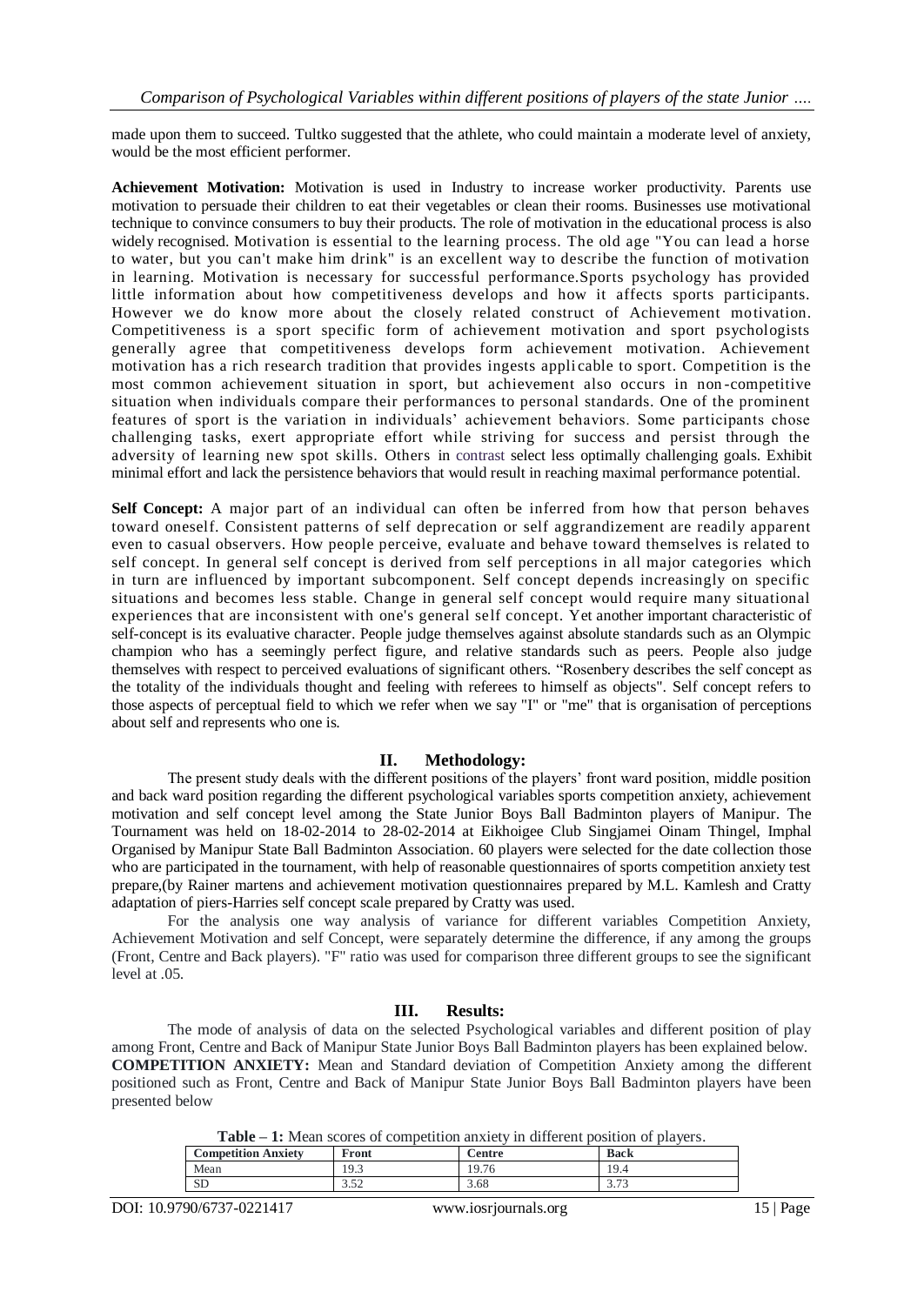**Table – 2:** Analysis Of Variance For Competition Anxiety Of Front, Centre, And Back Positioned Of Manipur State Junior Boys Ball Badminton Players.

| Source<br>Variance<br>-ot<br>(SS) | Sum of Squares (SS) | df | Mean squares (Ms) | F-ratio | Table value |
|-----------------------------------|---------------------|----|-------------------|---------|-------------|
| <b>Between Groups</b>             | 3.40                |    | . . 70            | 0.125   | 3.08        |
| Within Groups                     | 390.56              |    | 102               |         | 13.63       |

Table 2 shows that the obtained "F" ration 0.125 was less than the required table value of 3.08 (df 2 and 102) at 05 level of significance. It reveals that there was an insignificant in Competition Anxiety among Front, Centre and Back positioned of Manipur State Junior Boys Ball Badminton Players.

**Achievement Motivation:** Mean and Standard deviation of achievement motivation among the different positioned such as Front, Centre and Back of Manipur State Junior Boys Ball Badminton players have been presented in Table. 3

| Table – 3: Mean scores of Achievement Motivation in different position of players |  |
|-----------------------------------------------------------------------------------|--|
|-----------------------------------------------------------------------------------|--|

| <b>Achievement Motivation</b> | $\mathbf{F}_{\text{ront}}$ | ∠entre         | <b>Back</b> |
|-------------------------------|----------------------------|----------------|-------------|
| Mean                          | 22.65                      | 22.08          | 23.95       |
| <b>SD</b>                     | 4.06                       | $\cap$<br>0.23 | 70<br>4.7   |

The analysis of variance for Achievement Motivation among the different positioned of Manipur State Junior Boys Ball Badminton players have been presented in table 4.

**Table – 4:** Analysis Of Variance For Achievement Motivation Of Front, Centre, And Back Positioned Of Manipur State Junior Boys Ball Badminton Players:

| <b>Source</b><br>ot<br>Variance<br>(SS) | <b>Sum of Squares</b> | df  | Mean<br>squares<br>(Ms) | <b>F-ratio</b> | <b>Table Value</b> |
|-----------------------------------------|-----------------------|-----|-------------------------|----------------|--------------------|
| Between Groups                          | 62.15                 |     | 31.08                   | . 134          | 3.08               |
| Within Groups                           | 2794.84               | 102 | 27.4                    |                |                    |

**Self Concept:** Mean and Standard deviation of Self Concept among the different positioned such as Front, Centre and Back of Manipur State Junior Ball Badminton Players have been presented in Table 5.

|  |  | Table – 5: Mean scores of Self Concept in different position of players |  |
|--|--|-------------------------------------------------------------------------|--|
|  |  |                                                                         |  |

| <b>Self Concept</b> | Front               | <b>Centre</b> | <b>Back</b>              |
|---------------------|---------------------|---------------|--------------------------|
| Mean                | 19.3                | 19.76         | 19.4                     |
| <b>SD</b>           | $\epsilon$<br>ے ر.ر | 3.68          | $\sim$ $\sim$<br>ر ، ، ب |

**Table – 6:** Analysis Of Variance For Self Concept Among The Different Positioned Such As Front, Centre And Back Of Manipur State Junior Boys Ball Badminton Players Have Been Presented

| Source<br>of<br>Variance (SS) | <b>Sum of Squares</b> | df  | Mean<br>squares<br>(Ms) | F-ratio | <b>Table Value</b> |
|-------------------------------|-----------------------|-----|-------------------------|---------|--------------------|
| Between Groups                | 105.22                |     | 53.11                   | 1.1341  | 3.08               |
| Within Groups                 | 4040.64               | 102 | 39.61                   |         |                    |

## **IV. Discussion Of Findings:**

The result of the study have been analyed and discussed here. The purpose of this study was to analyse the selected Psychological variable such as competition Anxiety, Achievement Motivation and self concept among the different positioned such as Front, Centre and Back Manipur State Junior Boys obtained have been discussed.

The Competition Anxiety among different positioned of Ball Badminton players have been discussed first. Secondly, Achievement Motivation among different positioned players had been discussed. Thirdly, Self Concept among different positioned players had been discussed.

**Competition Anxiety:** The results of the study showed that there was an insignificant difference in the Competition Anxiety among the different positioned players such as Front, Centre and Back. This may due to the fact that these Front, Centre and Back positioned players have undergone almost similar type of playing strategy and coaching programme throughout the year and have same level of Psychological Build up.

**Achievement Motivation:** The results of the study showed that there was also an insignificant difference in the Achievement Motivation among the different positioned of players. This is also to involvement in the same type of training programme throughout the year.

**Self Concept:** The results of the study showed that there was an insignificant difference in the Self Concept level among the different positioned players. This may due to the fact that all players may have the high self